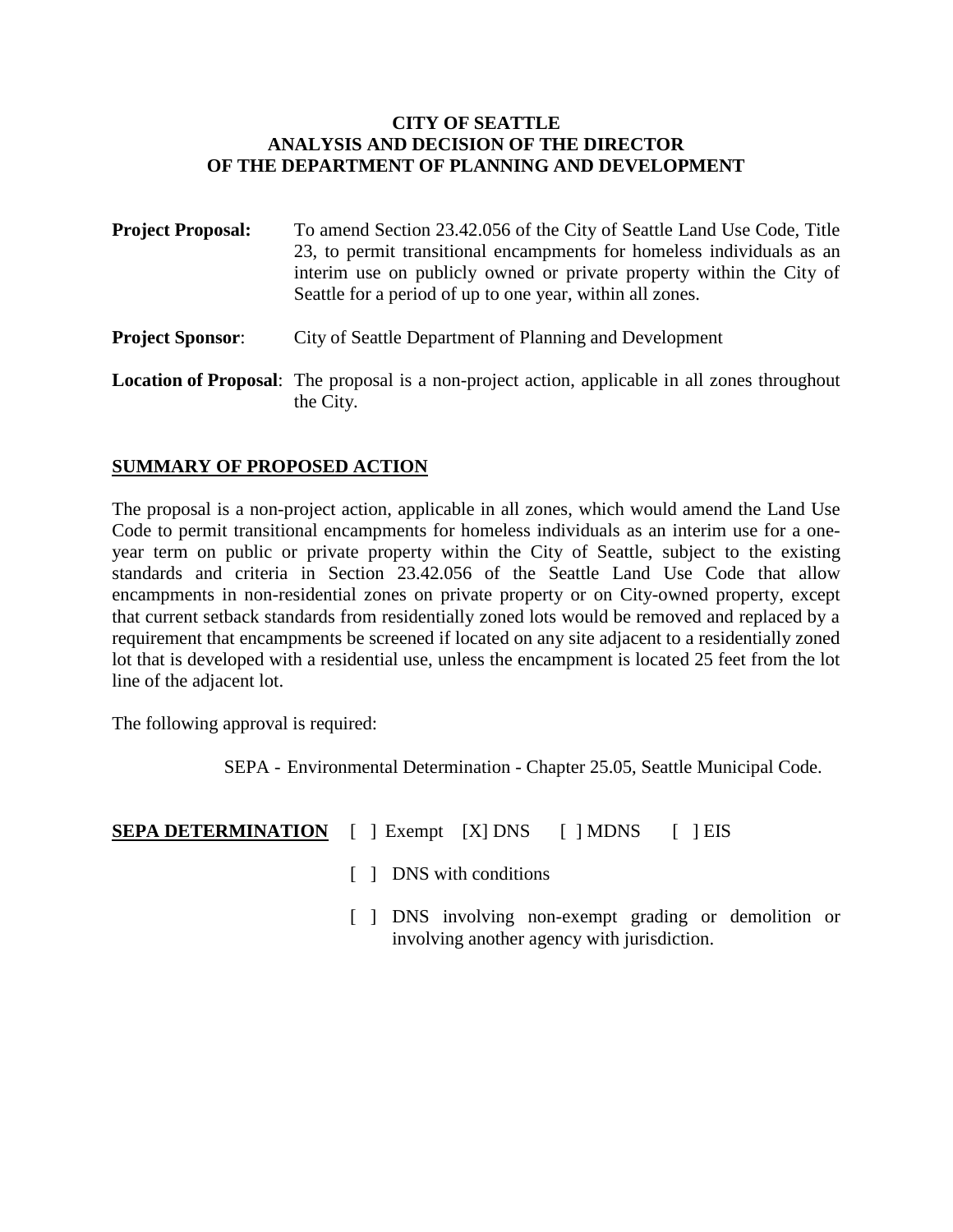# **BACKGROUND**

#### Proposal Description

A transitional encampment is defined in the Land Use Code as a use intended for temporary sleeping and shelter, and describes activities and development that may accompany the encampment. On March 30, 2015, the City Council adopted Seattle City Ordinance No. 124747, which added Section 23.42.056 to the Land Use Code to permit transitional encampments for homeless individuals to locate as an interim use on sites owned or operated by the City of Seattle or private owners for a period of up to one year, and within the following zones: Industrial zones, Downtown zones, except for Downtown zones defined as residential, Seattle Mixed zones, Commercial 2 (C2), Commercial 1 (C1), Neighborhood Commercial 3 (NC3) and Neighborhood Commercial 2 (NC2) zones. In Section 11 of Ordinance 124747, the City Council specifically asked that DPD complete an environmental review and threshold determination on a proposal to modify the new Section 23.42.056 to allow transitional encampments without restriction by zone or property ownership. Section 23.42.056 as adopted included the following requirements:

- Create a "Type 1" Master Use Permit (non-appealable and not subject to public notice) that would have a one year term (compared with the existing 4 week limit on Type 1);
- Require encampment operators to have prior experience managing or operating shelters, low income housing, or homeless encampments.
- No more than three encampments would be permitted and operating at any one time.
- Requires a minimum of 12 months after a transitional encampment interim use permit has expired before a new transitional encampment could be established at the same site.
- Allow maximum of 100 occupants and require 100 square feet of land per occupant (already established in the Code for encampments on sites owned or controlled by religious organizations)
- Require a plan to address site management, maintenance and security;
- Require compliance with the same health, safety, and inspection requirements that have been established for encampments on sites owned or controlled by religious organizations;
- Establish parking requirements for encampments if they are not located on sites owned or controlled by religious organizations (1 space for each 2 staff members on-site at peak staffing times); various exceptions to parking requirements in the existing Code would apply;
- Encampment use must be located at least 25 feet from any residentially zoned lot sites may be closer than 25 feet to residentially zoned lots if encampment boundary is set back at least 25 feet and landscaping, fencing or similar buffer is added;
- Sites must be 5,000 square feet or larger
- Site must be located within one-half mile of a transit stop;
- Encampment sites required to locate at least one mile from any other legally established transitional encampment interim use.
- Encampment use must be located outside of wetland, wetland buffer, steep slope, steep slope buffer, and fish and wildlife habitat conservation areas regulated by the City's regulations for Environmentally Critical Areas or Chapter 23.60A, the Seattle Shoreline Master Program Regulations;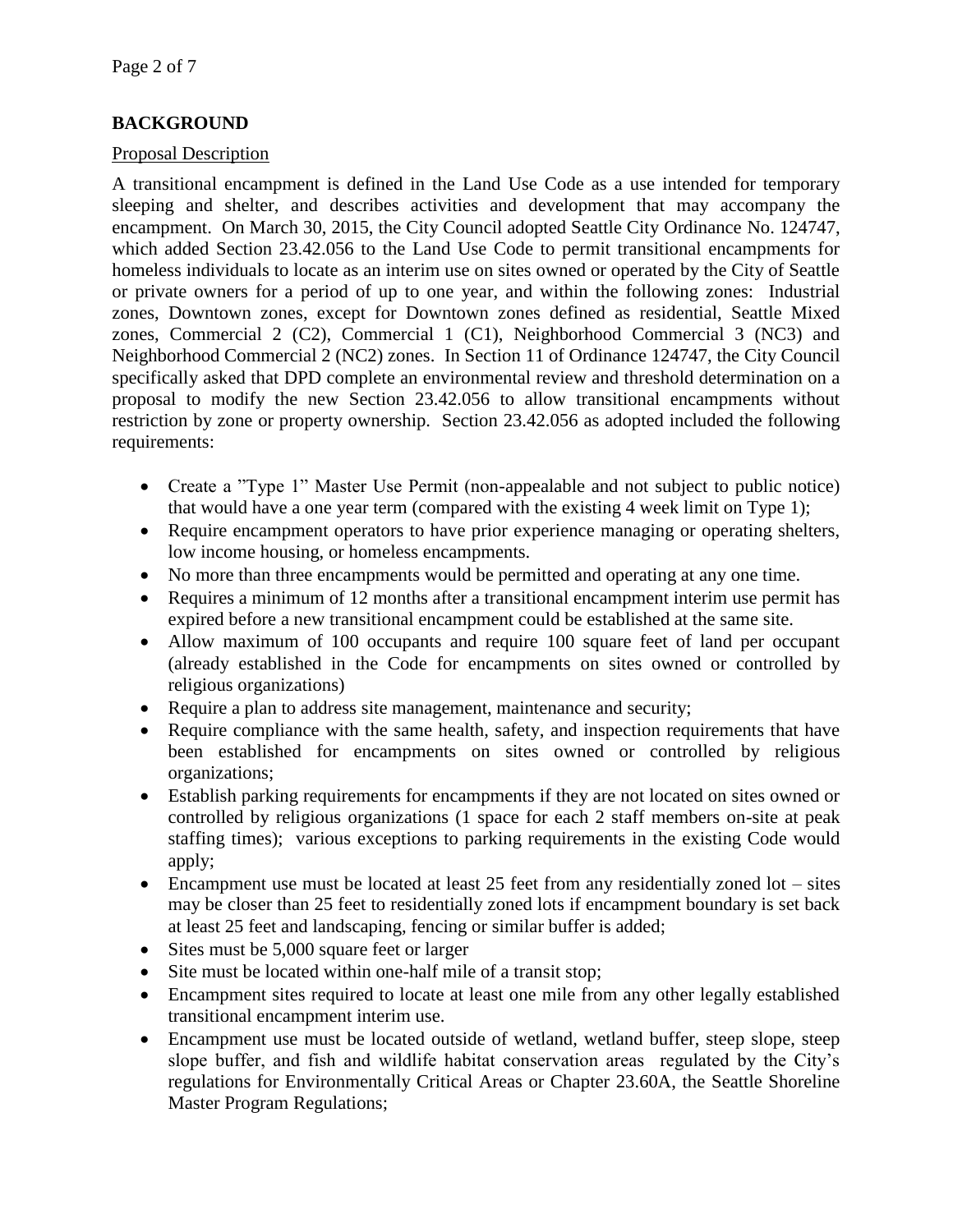- Encampment use cannot displace or occupy an area that is used to meet required code provisions for an existing permitted use, such as area for required parking or setbacks;
- Community outreach requirements to give neighbors advance notice of encampments, together with specific operations standards to be implemented by operators of each encampment, would be added by Director's Rule; authority to make specific rules would be added to the Code.
- Requires that the operator allow service providers such as social workers to access the site when a City-owned property.

The current proposal would retain all the requirements set forth in Ordinance 124747 except for the following changes:

- Permit transitional encampment sites owned or operated by the City of Seattle, all other public entities such as King County or the State of Washington, or private owners, for a period of up to one year, within all zones.
- Remove the requirement that encampments must be located at least 25 feet from any residentially zoned lot or, if a site is closer than 25 feet to residentially zoned lots, that the encampment boundary be set back at least 25 feet, since the proposal would allow transitional encampments to locate in residential zones.
- Require screening (landscaping, fencing or similar buffer) if the encampment site is adjacent to a residentially zoned lot that is developed with a residential use, unless the encampment is located 25 feet from the lot line of the adjacent lot.

### Public Comment

Proposed changes to the Land Use Code require City Council approval. Public comment will be taken on the proposed text changes during future Council hearings.

# **ANALYSIS - SEPA**

This proposal is an adoption of legislation and is defined as a non-project action. The disclosure of the potential impacts from this proposal was made in an environmental checklist submitted by the proponent, dated August 24, 2015. The information in the checklist, a copy of the proposed text changes, the Director's Report and Recommendation, and the experience of the lead agency with review of similar legislative actions form the basis for this analysis and decision.

This is a substantive change to the Land Use Code, to amend the Code to permit transitional encampments for homeless individuals as an interim use for a one-year term on public or private property in all zones within the City of Seattle, subject to the existing standards and criteria in Section 23.42.056 of the Seattle Land Use Code, except that current setback standards from residentially zoned lots would be removed and replaced by a requirement that encampments be screened if located on any site adjacent to a lot that is developed with a residential use. This amendment may result in potential impacts and warrants further discussion.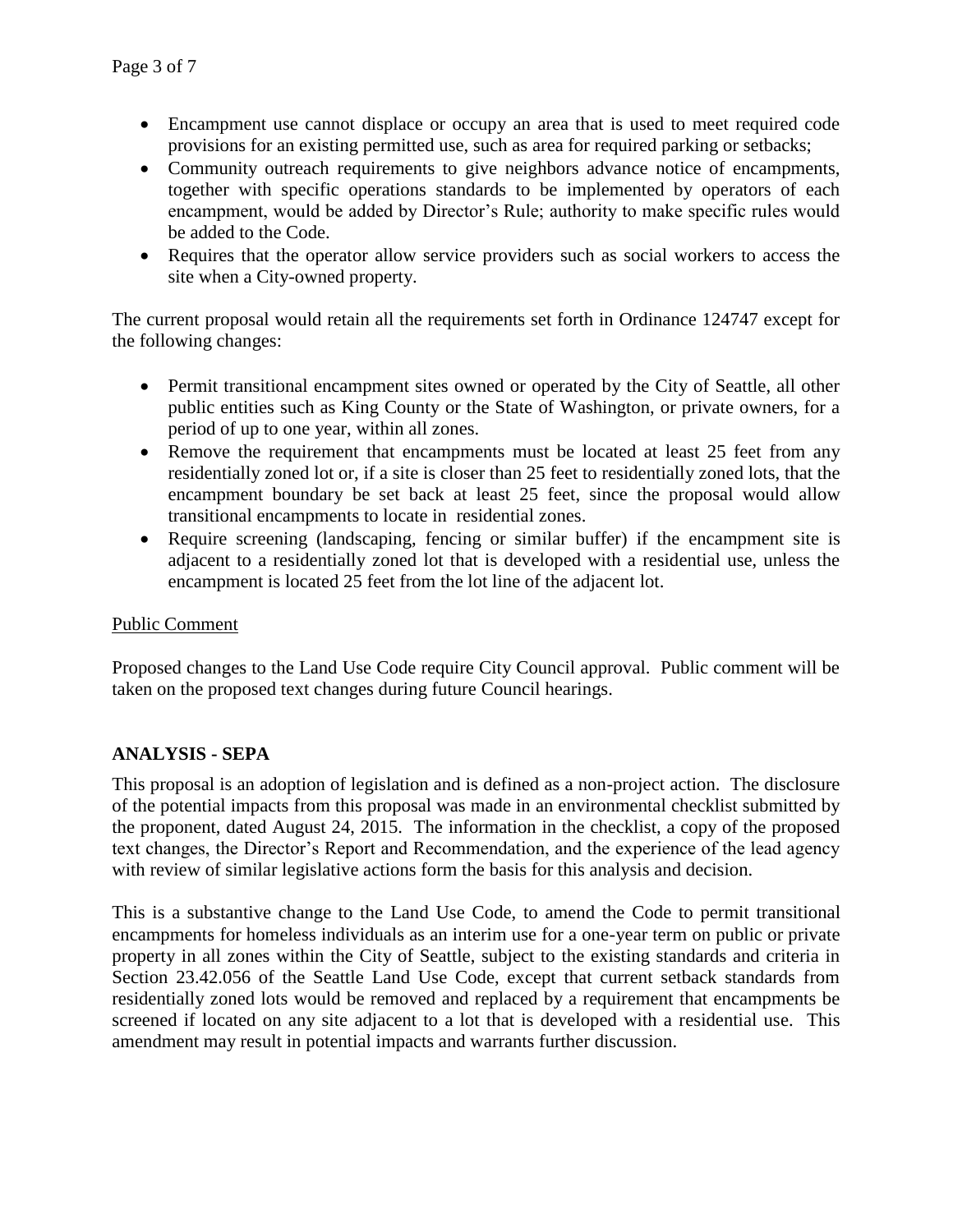## **ELEMENTS OF THE ENVIRONMENT**

Adoption of the proposed Land Use Code amendments would not result in short-term adverse impacts, because the adoption would be a non-project action. Long-term impacts could potentially result from differences in future development due to the proposed amendments, and are discussed below.

#### *Natural Environment*

#### **Earth, Air, Water, Plants and Animals, Energy, Natural Resources, Environmentally Sensitive Areas, Noise, Releases of Toxic or Hazardous Materials**

The proposed changes would result in no direct impacts, and are unlikely to result in significant indirect or cumulative adverse impacts related to earth, air, water, plants and animals, energy, natural resources, environmentally sensitive areas, noise, or releases of toxic or hazardous materials. Some elements of the natural environment on future sites could be impacted by the proposed text amendment; however, as the number of occupants at any one site would be limited to 100 and the duration of occupancy at any site to a maximum of one year with an option to renew for one additional year, the impact of a given encampment site is expected to be minor. Allowing encampments in all zones throughout the city, while continuing to require a maximum limit of three at any one time and continuing to require each encampment to disperse from others by at least one mile, is expected to broadly distribute the actual siting of specific encampments, reducing possible cumulative impacts from large numbers of encampment sites in a given area or a given zone.

The proposed legislation does not change existing requirements that transitional encampment sites be located outside of wetland, wetland buffer, steep slope, steep slope buffer, and fish and wildlife habitat areas regulated by the City's regulations for Environmentally Critical Areas, reducing potential impacts to environmentally sensitive areas. Development of specific projects on individual sites would be subject to the City's existing regulations, including existing standards for transitional encampments in Section 23.42.056, the Stormwater Code, Grading Code, the Environmentally Critical Areas Ordinance, and the Noise Ordinance, and would be subject to environmental review if they met or exceeded environmental review thresholds. On sites within all Single-Family residential zones, all other residential zones outside of Urban Centers and Urban Center Villages, and all NC1 zones outside of Urban Centers and Urban Center Villages, environmental review of project-specific encampment proposals is required if the total area of use exceeds 4,000 square feet. Since the minimum property area required by existing regulations will continue to be 5,000 square feet under the proposed amendments, establishing encampments on residentially zoned and NC1-zoned properties is generally expected to require environmental review.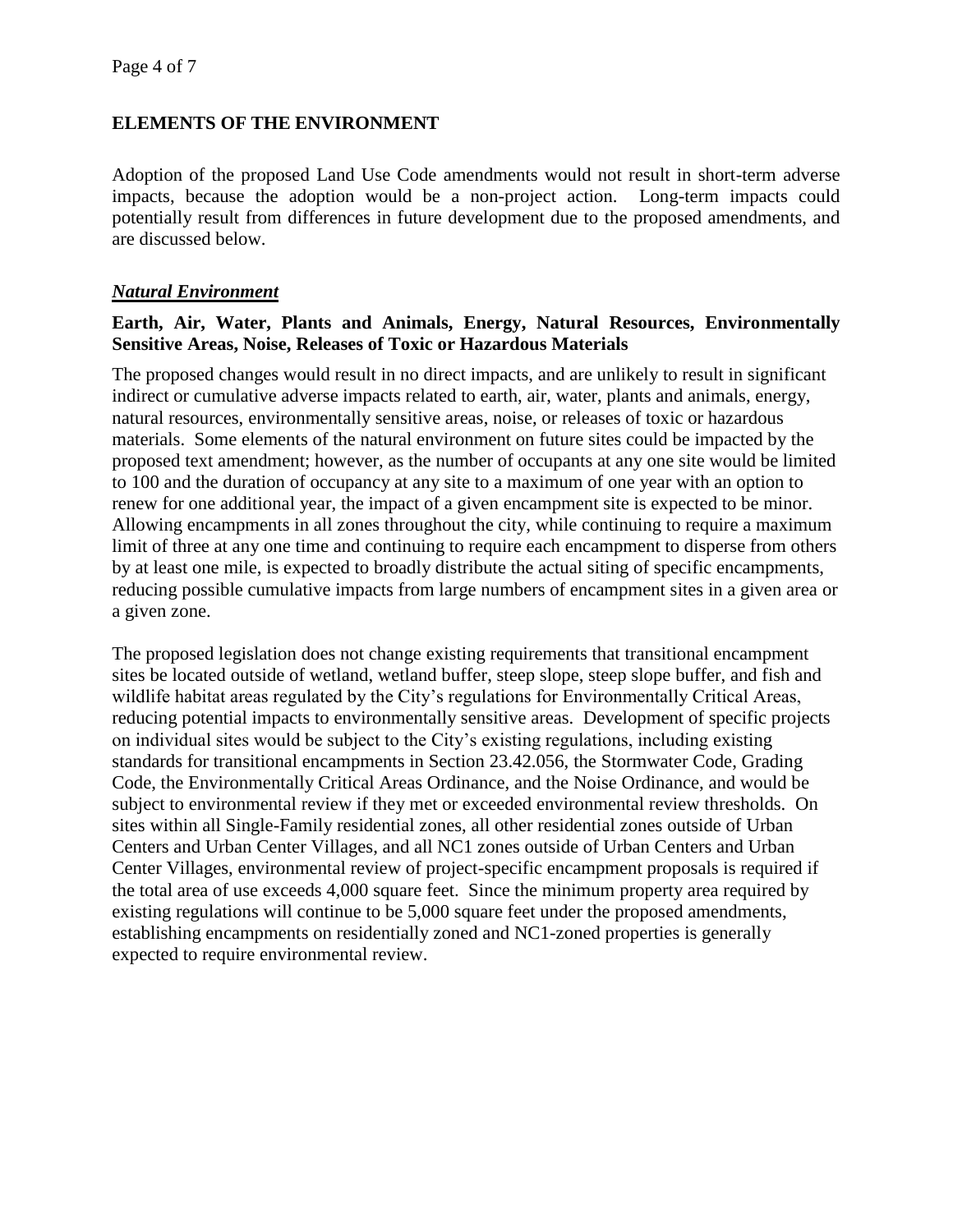# *Built Environment*

# **Land & Shoreline Use, Height/Bulk/Scale**

The transitional encampment use allowed under this proposal would be limited to a one-year term on any given site, with an option to renew for one additional year subject to the criteria of Section 23.42.056.E.1. When the term expires, a new interim use permit would be required to relocate the transitional encampment use to another site. A minimum of 12 months would be required to pass after the expiration date of an interim use permit before a new permit could be issued for any given site. Eligible sites either will be vacant or, if another use exists on the site, the applicant for the transitional encampment interim use must show that the area proposed for encampment use is not otherwise needed by an existing legally-permitted use to meet any other Land Use Code or permit-required purposes, including but not limited to parking or setbacks.

As the proposal would not allow permanent structures, the amendments are not expected to substantially alter the height, bulk, and scale of development on a given site. The temporary nature of transitional encampment uses, combined with the proposed Code standards to regulate their location, development, and activities, are expected to further limit any direct impacts of new transitional encampment uses relating to land and shoreline use or height, bulk, and scale. The proposal is unlikely to cause a shift in development or land use patterns in a given area, due to the interim status of the proposed use; any impacts to land or shoreline use are expected to be minimal. Development of specific projects on individual sites would be subject to existing City regulations and also would be subject to environmental review if environmental review thresholds are met or exceeded. In particular, on sites within all Single-Family residential zones, all other residential zones outside of Urban Centers and Urban Center Villages, and all NC1 zones outside of Urban Centers and Urban Center Villages, environmental review of projectspecific encampment proposals is required if the total area of use exceeds 4,000 square feet. Since the minimum property area required by existing regulations will continue to be 5,000 square feet under the proposed amendments, establishing encampments on residentially zoned and NC1-zoned properties is expected to generally require environmental review.

Analysis of the total number of sites that may be added City-wide by the proposal was conducted using the City's Geocortex land use mapping system. The Geocortex analysis shows that about 46 City-owned sites would be added City-wide to the total number of eligible City-owned sites (approximately 135 total within the non-residential zones allowed by current regulations), for a total of about 180 sites. In addition to City-owned sites, the proposed amendments would allow about 670 properties owned by public entities other than the City to be included as eligible sites. Of these, about 390 are located in the non-residential zones and another 280 within residential zones. These include sites owned by entities such as King County, Sound Transit, Seattle Housing Authority, the Port of Seattle, and similar public agencies and organizations. The proposal would also allow privately owned sites within residential and NC1 zones to host encampments. The Geocortex mapping shows that there are about 1,180 parcels that may qualify under the standards of the existing regulations in Section 23.42.056. These sites are not within critical areas and have an area of at least 5,000 square feet. They are also mapped as vacant properties. Previous analysis showed that there are about 475 vacant privately owned sites in the non-residential zones authorized to host encampments under the current regulations. While the total number of eligible sites will thus be increased by the proposal, the limit on total number of encampments to three at any one time and the requirement for dispersion of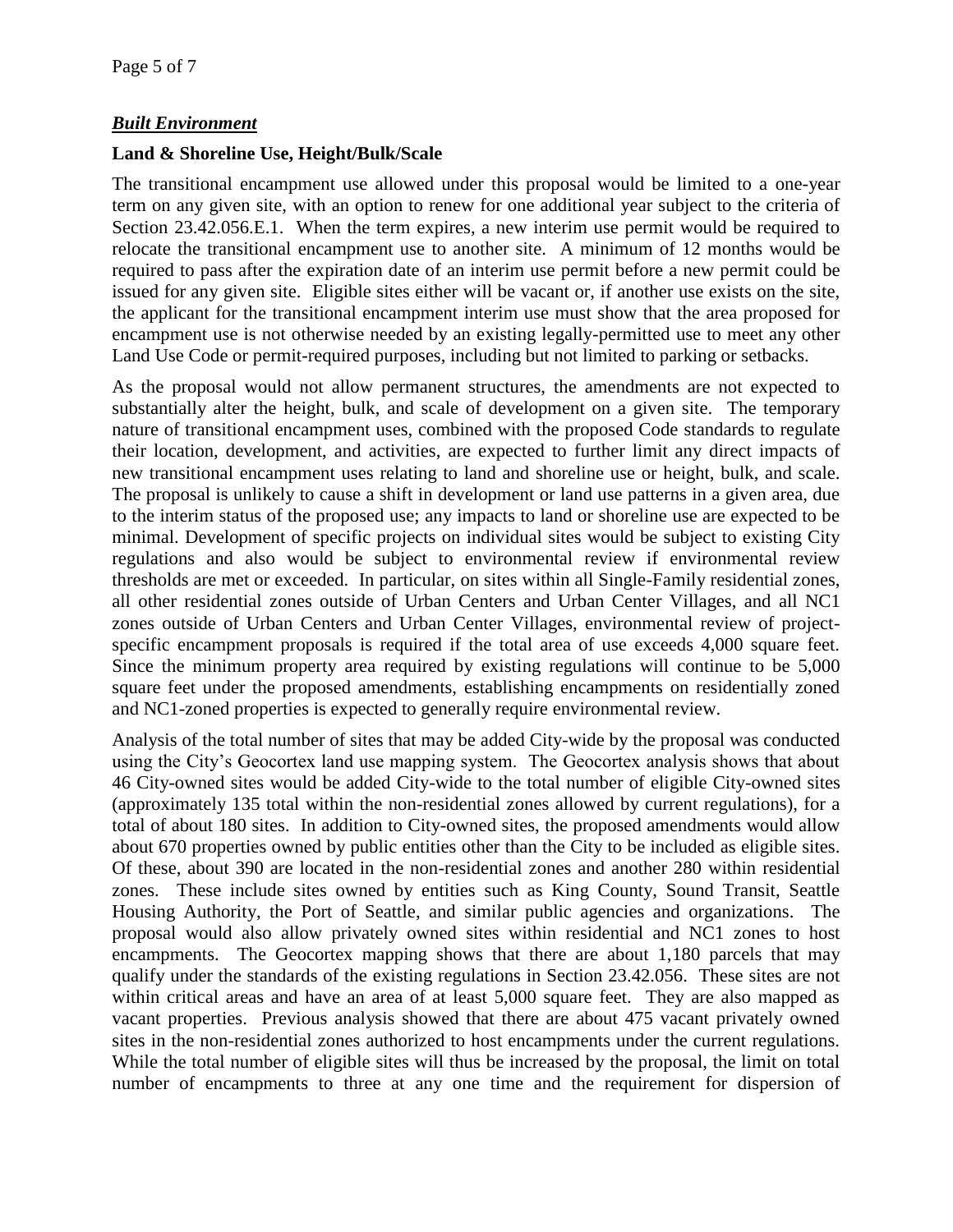encampments from each other by at least one mile, as well as other controls in the existing Code, are expected to ensure that impacts will remain minimal.

# **Transportation, Public Services and Utilities**

The proposed Code amendments would result in minimal direct impacts and are unlikely to result in indirect or cumulative significant adverse impacts related to transportation or public services and utilities. The properties that could be affected by the legislation are served by various levels of public transportation depending on the location and density of the neighborhood. The proposal likely will result in a slight increase in the number of vehicular trips for any site on which an encampment regulated by the proposed legislation would be located; however, this increase is not expected to be significant. Most occupants of an encampment are expected to use public transit, and each encampment use authorized under this legislation must be within one-half mile of public transit. The number of occupants of a particular encampment site is limited to 100, and at least 100 square feet of property must be provided for each occupant. The transitional encampment interim use is limited to a one-year term on any particular site, with an option to renew subject to criterial in Section 23.42.056.E. Sites must be at least one mile from any other legally-established transitional encampment use, including any encampment sites accessory to property owned or controlled by a religious organization. Therefore, it is unlikely that additional transit trips on any given route would be substantial, or would result in a significant adverse impact on transit. The legislation includes on-site parking requirements for staff and vehicle campers, which would minimize potential parking impacts in the neighborhood adjacent to an encampment site.

The proposed amendments would change potential demand for public services on a site where an encampment would be located, but the change is not expected to be significant, due to the limit on occupancy of any one encampment, the one-year interim use limitation, and the required one mile separation between encampments. A small increase in demand on public services such as fire, public health, and police services may occur as encampments are inspected to ensure that code requirements are met, and due to a slight rise in the number of emergency and police calls to be expected from occupancy of a site by an encampment, but this increase is unlikely to be significant. The proposal is not expected to change potential demand for utility services, which are decided on a site-by-site basis. Development of specific projects on individual sites is subject to the City's existing regulations and will be subject to environmental review if they meet or exceed environmental review thresholds.

# *Conclusion*

The proposed code amendments would authorize transitional encampment interim uses on public or private property in all zones for a one year term; the amendments would not authorize any permanent development. Impacts to the natural environment are expected to be minor. Most encampment residents are expected to utilize public transportation, and impacts on traffic and parking are not expected to be significant. Similarly, demands for public services on a site may increase, but due to limits on numbers of encampment occupants, the one-year term of use (twoyear maximum with renewal option) on any particular site, lack of permanent development, and requirements for hosting agreements with rules for behavior, these increases are not likely to be significant. For these reasons, the proposed code amendments are expected to have minimal impacts on both the natural and the built environment.